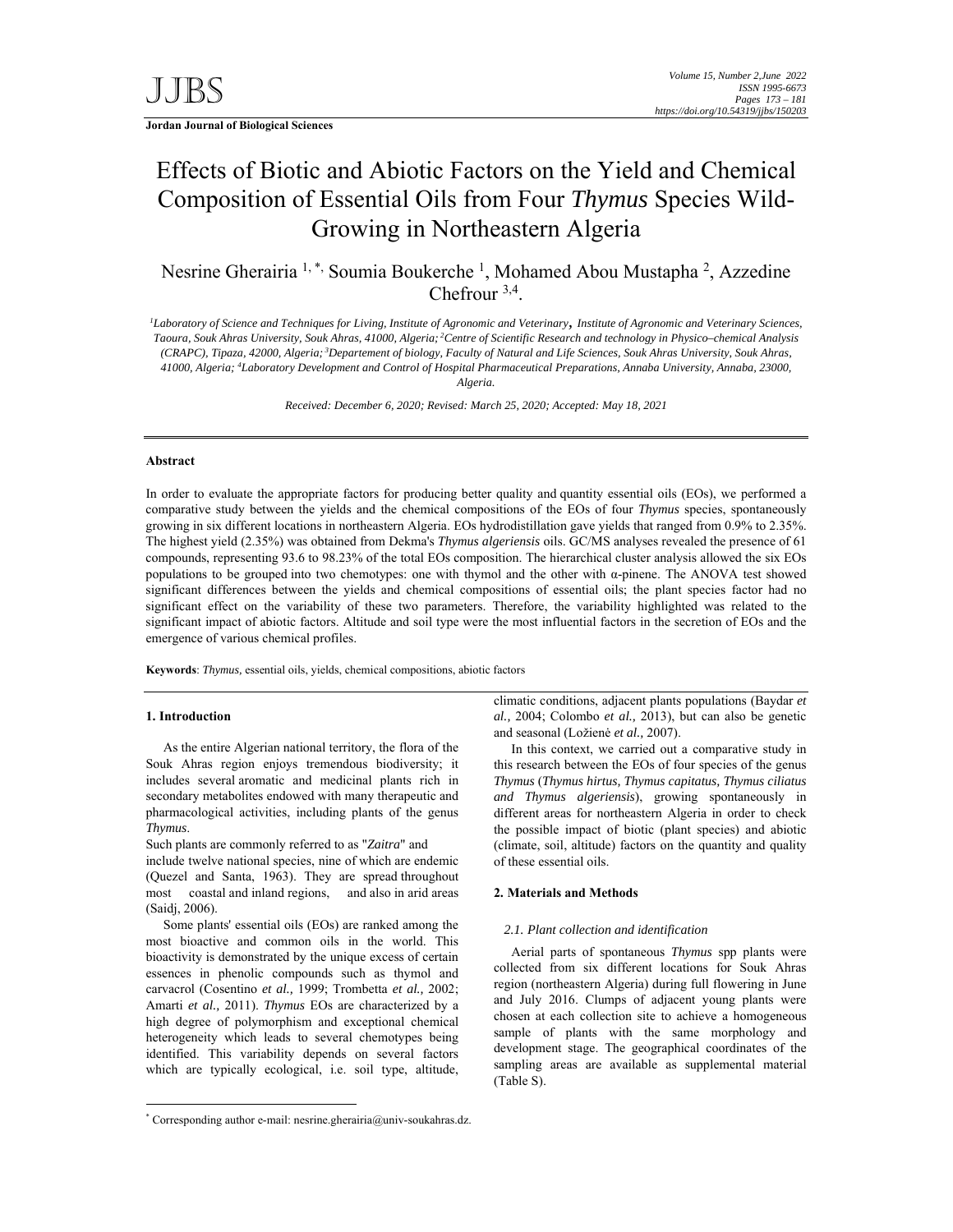**Table S.** Geographical coordinates of study stations

|                    | Geographical coordinates  |                            |                 |  |  |  |  |  |  |
|--------------------|---------------------------|----------------------------|-----------------|--|--|--|--|--|--|
| Collection sites   | Latitude $(N)$            | Longitude $(E)$            | Altitude<br>(m) |  |  |  |  |  |  |
| Dekma              | $36^{\circ} 14'$<br>43.8" | 007°54'<br>26.5"           | 695             |  |  |  |  |  |  |
| Sedrata            | $36^{\circ} 10'$<br>33.7" | $007^{\circ} 30'$<br>11.9" | 1277            |  |  |  |  |  |  |
| Zouabi             | $36^{\circ} 05'$<br>32.8" | $007^{\circ} 26'$<br>31.3" | 882             |  |  |  |  |  |  |
| Ain Seynour        | $36^{\circ} 18'$<br>24.0" | $007^{\circ} 50'$<br>43.0" | 1151            |  |  |  |  |  |  |
| Boukabech          | $36^{\circ} 17'$<br>08.3" | $008^{\circ} 02'$<br>36.5" | 772             |  |  |  |  |  |  |
| <b>Ouled Driss</b> | $36^{\circ} 23'$<br>24.3" | $008^{\circ} 01'$<br>52.6" | 1228            |  |  |  |  |  |  |

The harvested plants were identified by Professor Azzedine Chefrour, Faculty of Natural and Life Sciences, Department of Biology, Souk Ahras university, Souk Ahras, Algeria.

# *2.2. Climatic and edaphic characterization of collection sites*

Climate data (average annual temperatures and rainfall) were taken from the website (Climate-data.org, (2019).

The edaphic analyses were carried out at the level of the National Institute of Irrigation and Drainage Soils (INSID) of Oum El Bouaghi (Algeria). Soil samples were collected at the rhizosphere level (30 cm) of the thyme tussocks, which presents an essential interface between the plant and the soil. They are air-dried and then passed through a 2 mm mesh sieve (AFNOR, 1987). Soil texture was determined using the Robinson's pipette method. pH meter and conductivity meter were used to measure the pH and electrical conductivity of the soil, respectively. Organic matter was determined using the Walkley and Black method. Limestone was determined by a volumetric method using Bernard's Calcimeter.

# *2.3. Essential oil isolation*

Clevenger-type apparatus was used to separate the EOs from 50 g of dry plant matter (leaves and flowers). The samples obtained were stored at 4°C in hermetically sealed brown glass vials until analysis. The yield obtained for the essential oil was expressed as a percentage (w/w).

#### *2.4. GC-MS characterization of EOs*

The GC-MS analyses were performed via a Hewlett-Packard Agilent 6890 plus series GC system (Agilent Technologies) coupled with a quadrupole mass spectrometer (HP Agilent 5973), using an HP-5MS nonpolar fused-silica capillary column  $(30 \text{ m} \times 0.32 \text{ mm}, 0.25)$  μm film thicknesses). The oven temperature programme was initially held for 8 min at 60°C then increased by 2°C/min until 250°C and held at 250°C for 10 min. Helium was used as the carrier gas with a flow rate of 0.5 ml/min. EO was injected with a volume of 0.2 μl in split mode 1:80. Injector and detector transfer line temperatures were set at 250°C and 270 °C, respectively. The ion source temperature was set at 230°C. Ionization of the sample components was performed in the electron impact mode (70 eV) over a scan range of 30–550 m/z. The ion source temperature was set at 230°C.

Essential oils compounds were identified by comparing of their mass spectra data with those stored from MS databank (NIST02.L and WILEY7n.L), and confirmed by comparing of their Kovat retention index (KI), determined referring to a standards series of n-alkanes (C5–C29) injected under the same conditions with those previously reported in the literature (Hazzit *et al.,* 2009; Zouari *et al.,* 2012; Amiri *et al*., 2011; Benchabane, 2014; Helmi *et al.,* 2014; Bendif *et al*., 2016; Mahboubi *et al*., 2017 and Guesmi *et al.,* 2019)

### *2.5. Statistical study*

The data processing has been performed using the XLSTAT statistical software (Version: 2019.1.3, Addinsoft). One-way statistical analysis (ANOVA) was used to compare the averages obtained at the 5% significance level. Correlations between variations in yields and chemical compositions with exogenous factors were calculated using the Spearman coefficient. A hierarchical ascending classification (HAC) was performed to determine the level of similarity between *Thymus* spp populations based on the percentages of seven major components. Principal Component Analysis (PCA) was conducted to study the variability in the chemical composition of EOs as a function of environmental factors.

# **3. Results**

#### *3.1. Yields of essential oils*

The yields of essential oils obtained by hydrodistillation of the aerial parts of six populations of *Thymus* spp collected from six different localities of Souk Ahras, as well as the environmental characteristics and the physico-chemical properties of the soils of the collection sites have been established in Table (1).

Variance analysis (ANOVA) at the 5 % level of significance revealed the existence of a significant difference between the EO yields of six *Thymus* spp populations. EO yields varied between 0.9% and 2.35%. The highest yield was obtained from Dekma's *Thymus algeriensis* EO (TR1) and the lowest (0.9%) from Oued Driss's *Thymus ciliatus* EO (TR6).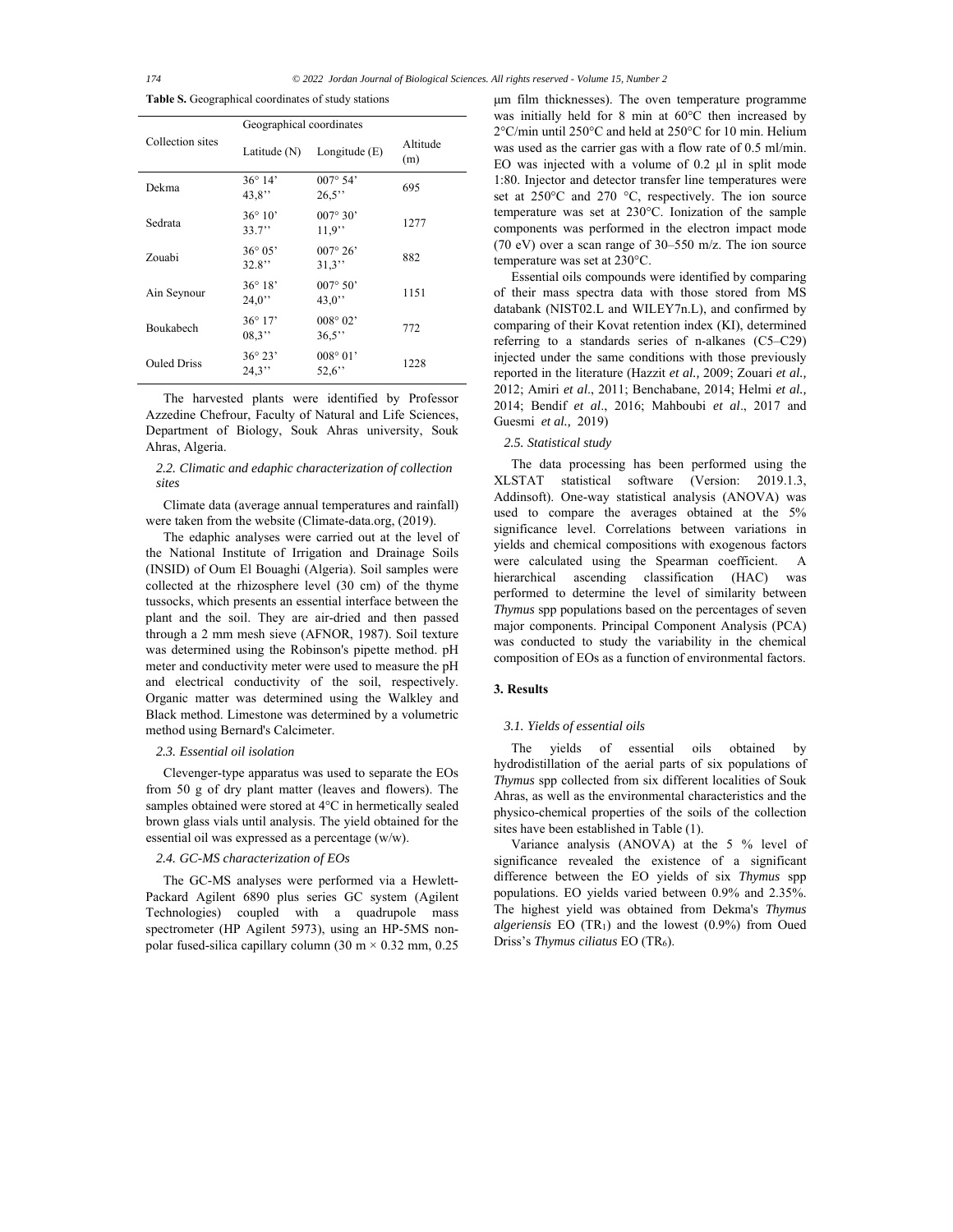#### *© 2022 Jordan Journal of Biological Sciences. All rights reserved - Volume 15, Number 2 175*

**Table 1.** Essential oils yields, environmental characteristics and soils physico-chemical properties of *Thymus* spp. collection sites.

|                 | Collection sites   | Texture and soil characteristics |              |                |             |     |             |                  | Climate  |                |                |
|-----------------|--------------------|----------------------------------|--------------|----------------|-------------|-----|-------------|------------------|----------|----------------|----------------|
| Codes           |                    | Altitude (m)                     | Clay $(\% )$ | Silt<br>$(\%)$ | $CaCO3(\%)$ | pH  | $EC$ (dS/m) | <b>OM</b><br>(%) | $P$ (mm) | $T(C^{\circ})$ | Yield $(\%)^*$ |
| TR <sub>1</sub> | Dekma              | 695                              | 33.3         | 22.2           | 30.8        | 7.4 | 0.4         | 2.1              | 661      | 14.4           | $2.3 \pm 0.8$  |
| TR <sub>2</sub> | Sedrata            | 1277                             | 34.3         | 0.6            | nd          | 6.8 | 0.3         | 5.5              | 523      | 14.2           | $1.3 \pm 0.2$  |
| TR <sub>3</sub> | Zouabi             | 882                              | 24           | 20             | 35.6        | 7.5 | 0.2         | 2.1              | 478      | 14.1           | $1.7 \pm 0.2$  |
| TR <sub>4</sub> | Ain Seynour        | 1151                             | 7.4          | 2.1            | nd          | 6.3 | 0.2         | 7.6              | 763      | 13.7           | $1.0 \pm 0.2$  |
| TR <sub>5</sub> | Boukabech          | 772                              | 31.9         | 26.5           | 41.7        | 7.3 | 0.3         | 8.5              | 726      | 13.4           | $1.2 \pm 0.6$  |
| TR <sub>6</sub> | <b>Ouled Driss</b> | 1228                             | 20           | 4.0            | nd          | 6.6 | 0.2         | 3.8              | 868      | 13.5           | $0.9 \pm 0.2$  |

EC: Electrical conductivity (dS/m); OM: Organic matter (%); P: Mean annual precipitation (mm); *T*: Mean annual temperature (°C); \**pvalue* = 0.04 at a significance level of 0.05; nd: not detected; TR<sub>1</sub>: *Thymus algeriensis* Boiss. & Reut. of Dekma; TR<sub>2</sub>: *Thymus capitatus* (L.) Hoffmanns & Link of Sedrata; TR3: *Thymus capitatus* (L.) Hoffmanns & Link of Zouabi; TR4: *Thymus hirtus willd* subsp. *algeriensis* (Boiss. & Reut.) Of Ain Seynour; TR5: *Thymus hirtus* willd of Boukabech; TR6: *Thymus ciliatus* subsp. *mumbyanus* (Boiss. & Reut.) Batt. of Ouled Driss.

#### *3.1.1. Variability of extraction yields between species*

Using multivariate analysis of variance (MANOVA), the effect of the species on the essential oil extraction yields of six *Thymus* spp populations was calculated by Wilks' test at a significance level of 5%. The plant species was chosen as an explanatory qualitative variable (Table 2).

Based on the Wilks test table, we note that Lambda value is associated with a p-value ( 0.095) higher than the risk-alpha threshold (0.05). Therefore, we cannot reject the null hypothesis (H0), and it is assumed that the qualitative variable (species) has no significant impact on the EO yield of the different species of the *Thymus* genus studied.

| <b>Table 2.</b> <i>p</i> -value of Wilks test (Rao approximation) |
|-------------------------------------------------------------------|
|-------------------------------------------------------------------|

| <b>Wilks test</b>   | species |  |  |  |  |
|---------------------|---------|--|--|--|--|
| Lambda              | 0.065   |  |  |  |  |
| F (Observed values) | 9.646   |  |  |  |  |
| DDL1                | 3       |  |  |  |  |
| DDL <sub>2</sub>    | 2       |  |  |  |  |
| F (Critical value)  | 19.164  |  |  |  |  |
| p-value             | 0.095   |  |  |  |  |

*3.1.2. Variability of extraction yields as a function of environmental factors* 

The correlation between environmental factors and essential oil yield was calculated by the Spearman correlation coefficient (Fig. 1). A positive correlation was found between essential oil yield and  $pH (p=0.83)$ , average annual temperatures and electrical conductivity of the soil  $(p=0.77)$  and with clay content  $(p= 0.66)$ . A negative relationship was found with average annual rainfall ( $\rho$ = -0.83), organic matter and sand content ( $p= -0.60$ ) and with altitude ( $p= -0.54$ ). Therefore, it can be deduced that environmental factors could significantly affect the essential oil yields of *Thymus* spp. populations.



**Figure 1.** Correlation between the essential oil yield of *Thymus* spp populations and environmental factors.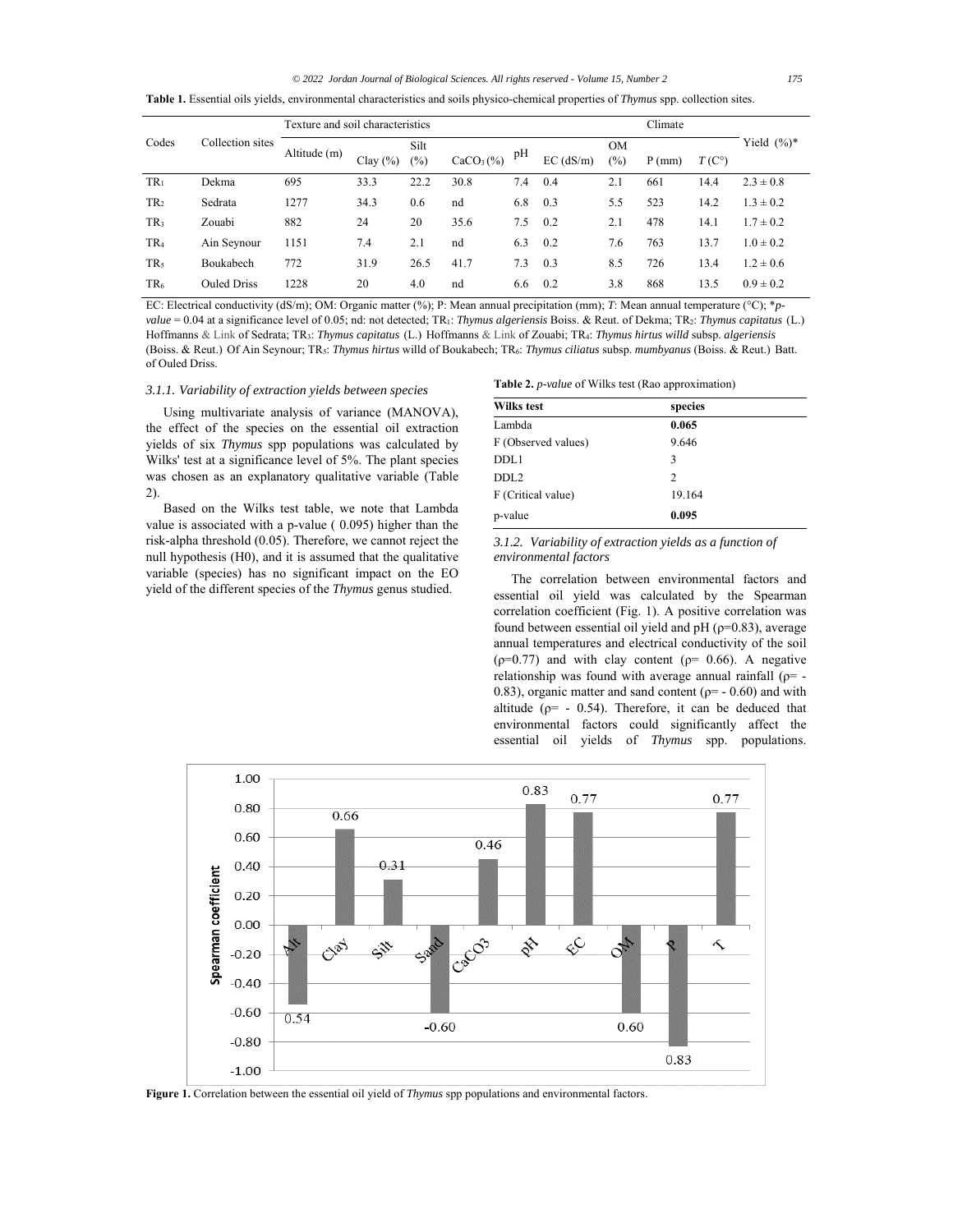#### *3.2. Chemical composition of EOs*

Chemical analyses of EOs were carried out by GC/MS. The percentages, times, and retention indices of the identified EO compounds were listed in Table (3) in the order of their elution on the HP-5MS column. Chromatographic profiles of volatile fractions are available as supplemental materiel (Figure S).

Chromatographic analyses of *Thymus* spp EOs have identified 61 compounds, representing 93.6 to 98.23% of the total EOs composition. These constituents were grouped into four chemical classes: hydrocarbon monoterpenes (24.6-60.6%), oxygenated monoterpenes (8.0-68.1%), hydrocarbon sesquiterpenes (1-15%) and oxygenated sesquiterpenes (0.6-9.4%).

Analysis of variance showed that thirty-six out of sixtyone compounds differed significantly among the six EOs *Thymus* spp populations including: α-Pinene (p<0.05), Camphene (p<0.001), β-Pinene (p<0.001), β-Myrcene (p<0.001), Limonene (p<0.05), Linalool (p<0.05), Thymol (p<0.05), (E)-Caryophyllene (p<0.05). Borneol (p<0.001), Caryophyllene oxide (p<0.05).



**Figure S.** Chromatographic profile of volati le fractions of six *Thymus* spp population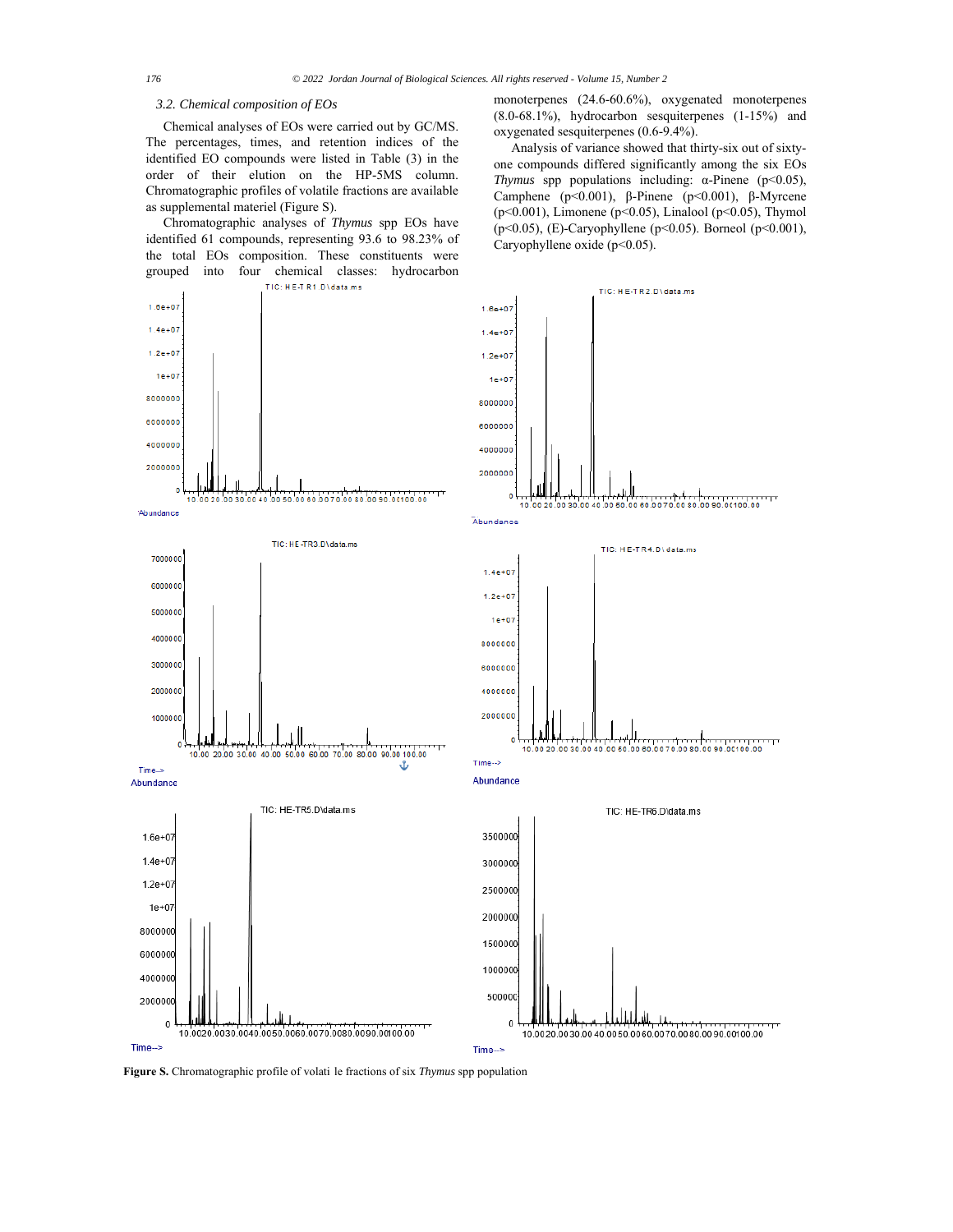*© 2022 Jordan Journal of Biological Sciences. All rights reserved - Volume 15, Number 2 177* **Table 3.** Chemical composition of the volatile fractions of six samples of *Thymus* species

| $N^{\circ}$  | Compound              | KI   | KIL                 | Relative peak areas (%)   |                            |               |                          |                            |                          |             |
|--------------|-----------------------|------|---------------------|---------------------------|----------------------------|---------------|--------------------------|----------------------------|--------------------------|-------------|
|              |                       |      |                     | $TR_I$                    | TR <sub>2</sub>            | $TR_3$        | $TR_4$                   | $TR_5$                     | $TR_6$                   | Anova       |
| $\mathbf{1}$ | Tricyclene            | 921  | 923 <sup>H</sup>    | 0.01                      | 0.01                       | 0.02          | 0.01                     | 0.01                       | 0.31                     | $\ast\ast$  |
| 2            | $\alpha$ -Thujene     | 925  | $925^{\text{H}}$    | 0.6                       | 0.65                       | 0.55          | 0.71                     | 0.87                       | 1.45                     |             |
| 3            | $\alpha$ -Pinene      | 932  | 935 <sup>H</sup>    | 0.75                      | 2.82                       | 5.18          | 2.65                     | 5.32                       | 23.07                    | $\ast$      |
| 4            | Camphene              | 945  | $948^{\mathrm{H}}$  | 0.27                      | 0.13                       | 0.12          | 0.11                     | 0.14                       | 6.45                     | **          |
| 5            | Verbenene             | 951  | 953 <sup>H</sup>    | $\sim$                    | 0.03                       | 0.08          | 0.03                     | 0.01                       | 0.25                     | *           |
| 6            | $\beta$ -Pinene       | 974  | $976^{\text{H}}$    | 0.12                      | 0.17                       | 0.19          | 0.18                     | 0.24                       | 8.7                      | $\pm\pm$    |
| 7            | 1-Octen-3-ol          | 978  | 982 <sup>H</sup>    | 0.24                      | 0.54                       | 0.51          | 0.56                     | 0.29                       | 0.13                     | ns          |
| 8            | $\beta$ -Myrcene      | 992  | $992^z$             | 1.41                      | 0.51                       | 0.21          | 0.37                     | 1.14                       | 13.12                    | $\ast$      |
| 9            | n-Octan-3-ol          | 996  | $1001^{\mathrm{H}}$ | 0.12                      | $0.07\,$                   | 0.09          | 0.06                     | 0.05                       | 0.08                     | ns          |
| 10           | α-Phellandrene        | 1004 | $1005^{\text{H}}$   | 0.18                      | 0.16                       | 0.12          | 0.12                     | 0.23                       | $\blacksquare$           | ns          |
| 11           | $\alpha$ -Terpinene   | 1016 | $1017^{\text{H}}$   | 1.66                      | 1.49                       | 0.8           | 1.31                     | 1.2                        | $\overline{\phantom{a}}$ | ns          |
| 12           | p-Cymene              | 1027 | $1027^z$            | 13.48                     | 23.14                      | 17.37         | 19.8                     | 6.25                       | 3.19                     | ns          |
| 13           | $\beta$ -Phellandrene | 1029 | $1030^{\rm H}$      | 0.55                      | $\frac{1}{2}$              | ÷,            | $\frac{1}{2}$            | $\overline{\phantom{a}}$   | $\overline{\phantom{a}}$ | **          |
| 14           | Limonene              | 1030 | $1030^2$            | $\overline{\phantom{0}}$  | 0.85                       | 1.09          | 0.72                     | 1.24                       | 3.56                     | $\ast$      |
| 15           | 1,8-Cineole           | 1031 | $1033^{\mathrm{H}}$ | $\overline{\phantom{0}}$  | $\frac{1}{2}$              | $\frac{1}{2}$ | $\overline{\phantom{0}}$ | 0.11                       | $\overline{a}$           | $**$        |
| 16           | $(E)-\beta$ -Ocimene  | 1048 | $1048^{\mathrm{H}}$ | 0.05                      | $\boldsymbol{0}$           | 0.01          | $\overline{a}$           | 0.09                       | 0.29                     | ns          |
| 17           | $\gamma$ -Terpinene   | 1061 | $1061^{\rm H}$      | 8.44                      | 2.68                       | 0.21          | 1.65                     | 7.79                       | 0.08                     | ns          |
| 18           | cis-Sabinene hydrate  | 1066 | $1069^{\rm H}$      | 0.02                      | 0.04                       | 0.19          | 0.37                     | 0.17                       | $\overline{\phantom{0}}$ | ns          |
| 19           | trans-Linalool oxide  | 1071 | $1072^{\mathrm{H}}$ | 0.01                      | $0.08\,$                   | 0.12          | 0.08                     | $\sim$                     | 0.06                     | $\sqrt{n}S$ |
| 20           | $\alpha$ -terpinolene | 1087 | $1089^z$            | 0.18                      | 0.23                       | 0.19          | 0.19                     | 0.1                        | 0.13                     | $\sqrt{n}S$ |
| 21           | Linalool              | 1101 | $1104^{\rm H}$      | 0.94                      | 3.53                       | 3.36          | 2.41                     | 2.21                       | 3.43                     | ×.          |
| 22           | trans-Pinocarveol     | 1136 | $1036^2$            | $\overline{\phantom{a}}$  | 0.1                        | 0.19          | 0.11                     | 0.04                       | 0.34                     | ns          |
| 23           | Camphor               | 1148 | $1044^{\rm H}$      | 0.03                      | $\overline{\phantom{0}}$   | $\sim$        | 0.01                     | 0.2                        | 0.78                     | ns          |
| 24           | Verbenol              | 1152 | $1146^{\text{H}}$   | $\overline{\phantom{a}}$  | $\blacksquare$             | 0.27          | 0.13                     | $\overline{\phantom{0}}$   | $\overline{a}$           | ns          |
| 25           | Borneol               | 1163 | $1164^2$            | 0.81                      | 0.21                       | 0.2           | 0.17                     | 0.17                       | 0.4                      | $**$        |
| 26           | Terpinen-4-ol         | 1176 | $1177^{\rm Z}$      | 0.92                      | 0.78                       | 0.54          | 0.6                      | 0.44                       | 1.21                     | ns          |
| 27           | p-Cymen-8-ol          | 1184 | $1184^2$            | $\overline{\phantom{a}}$  | $\overline{\phantom{a}}$   | 0.25          | 0.15                     | 0.05                       | 0.22                     | ns          |
| 28           | $\alpha$ -Terpineol   | 1189 | $1189^z$            | 0.01                      | 0.14                       | 0.19          | 0.13                     | 0.14                       | 0.78                     | $\ast$      |
| 29           | Myrtenol              | 1203 | 1198 <sup>H</sup>   |                           | 0.04                       | 0.09          | $\overline{\phantom{0}}$ | $\overline{\phantom{a}}$   | 0.37                     |             |
| 30           | Dihyrdocarvone        | 1207 | 1203 <sup>H</sup>   | ÷.                        | 0.13                       | 0.11          | 0.06                     | 0.06                       | 0.16                     |             |
| 31           | Thymol methyl ether   | 1234 | $1235^{\mathrm{H}}$ | 0.01                      | 1.45                       | 1.99          | 0.98                     | 1.7                        | 0.25                     | $\sqrt{n}S$ |
| 32           | Thymoquinone          | 1258 | $1260^{\mathrm{H}}$ | $\mathbf{L}^{\text{max}}$ | $\omega_{\rm{max}}$        | 0.14          | 0.05                     | $\sim$                     | ÷.                       | ns          |
| 33           | Thymol                | 1306 | $1302^z$            | 59.79                     | 48.85                      | 49.69         | 52.96                    | 59.25                      | 0.27                     | *.          |
| 34           | Carvacrol             | 1311 | $1312^z$            | 5.3                       | 3.85                       | 4.28          | 6.51                     | 5.31                       | 0.34                     | ns          |
| 35           | Carvacrol Acetate     | 1374 | $1372^{\rm Z}$      | 0.22                      | $\mathcal{L}_{\text{max}}$ | $\sim$        | a in                     | $\mathcal{L}^{\text{max}}$ | $\overline{\phantom{a}}$ | **          |
| 36           | ß-Bourbonene          | 1383 | 1380 <sup>H</sup>   | $\mathbf{L}^{\text{max}}$ | 0.1                        | 0.13          | 0.08                     | 0.11                       | 0.98                     |             |
| 37           | ß-Elemene             | 1391 | $1393^{\mathrm{Z}}$ | $\sim$                    | $\sim$                     | $\sim$        | $\overline{\phantom{0}}$ | $\omega_{\rm{max}}$        | 0.2                      | $***$       |
| 38           | (E)-Caryophyllene     | 1418 | 1409 <sup>B</sup>   | 0.92                      | 1.28                       | 1.33          | 1.15                     | 0.91                       | 8.42                     |             |
| 39           | ß-Copaene             | 1427 | $1420^{\rm B}$      | $\omega_{\rm{max}}$       | 0.04                       | 0.06          | 0.04                     | 0.06                       | 0.15                     | $\ast$      |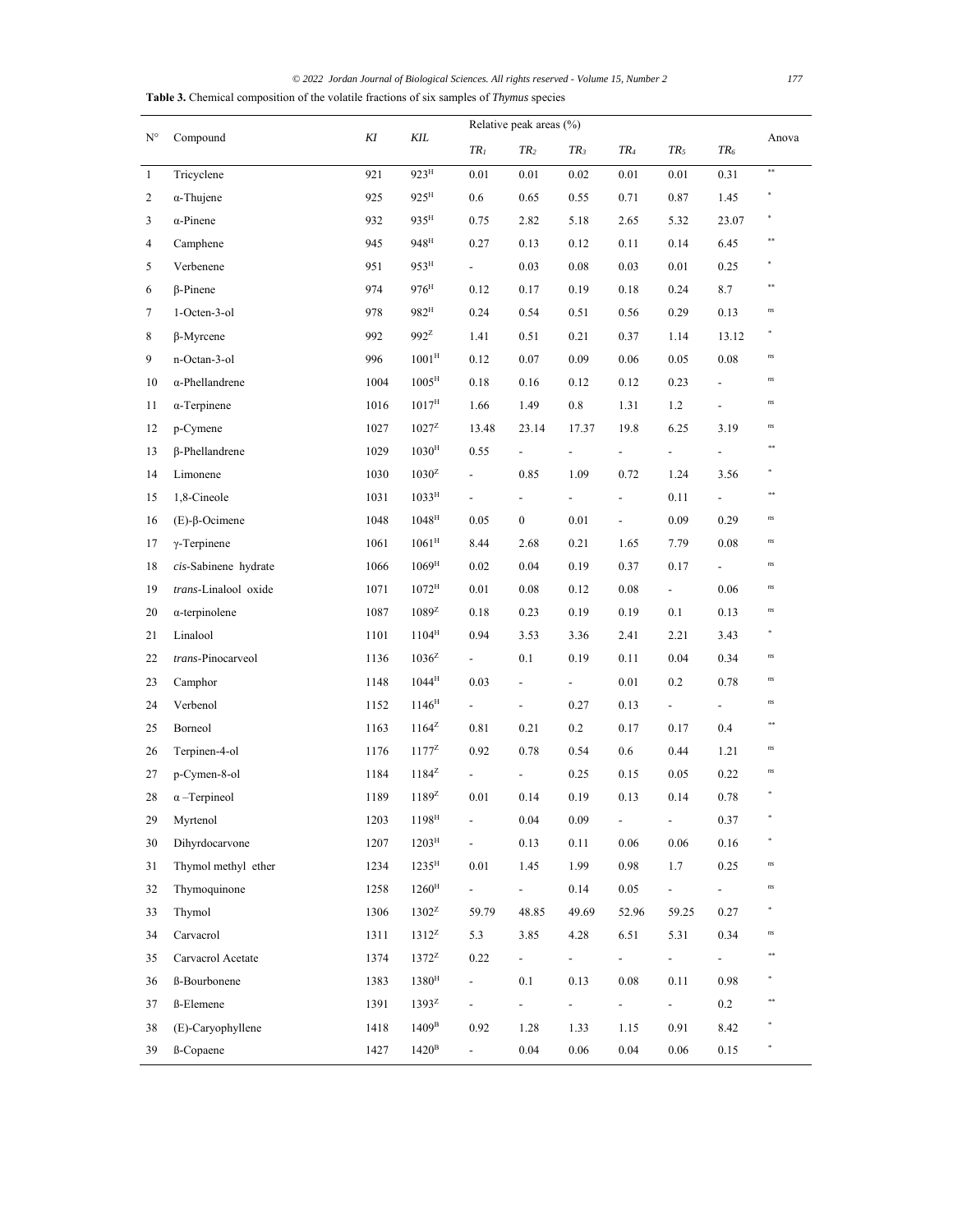| 40                              | $\alpha$ -Humulene                   | 1451  | $1450^2$            | 0.05                     | 0.05                     | 0.08                     | 0.06           | 0.05                         | 0.52           | $\ast$        |
|---------------------------------|--------------------------------------|-------|---------------------|--------------------------|--------------------------|--------------------------|----------------|------------------------------|----------------|---------------|
| 41                              | Allo-Aromadendrene                   | 1458  | 1456 <sup>H</sup>   | $\overline{\phantom{0}}$ | 0.02                     | 0.04                     | 0.03           | 0.09                         | 0.18           | ns            |
| 42                              | $\alpha$ -Amorphene                  | 1475  | $1475$ <sup>C</sup> | $\overline{\phantom{0}}$ | 0.16                     | 0.18                     | 0.19           | 0.21                         | 0.12           | $\ast$        |
| 43                              | Germacrene-D                         | 1479  | $1477^{\text{H}}$   |                          | $\overline{\phantom{a}}$ | $\overline{\phantom{a}}$ | $\overline{a}$ | $\overline{\phantom{0}}$     | 1.33           | **            |
| 44                              | Valencene                            | 1493  | $1491^{\rm A}$      | 0.01                     | 0.07                     | 0.11                     | 0.12           | 0.15                         | 0.2            | ns            |
| 45                              | ß-Bisabolene                         | 1508  | $1505^{\text{H}}$   | $\overline{\phantom{a}}$ | 0.35                     | 0.7                      | 0.16           | 0.52                         | 0.96           | ns            |
| 46                              | $\gamma$ -Cadinene                   | 1512  | $1511^z$            | $\overline{\phantom{a}}$ | 0.11                     | 0.16                     | 0.16           | 0.21                         | 0.1            | ns            |
| 47                              | δ-Cadinene                           | 1522  | $1518^2$            | 0.01                     | 0.29                     | 0.34                     | 0.33           | 0.45                         | 0.36           | ns            |
| 48                              | Elemol                               | 1555  | $1546^2$            |                          |                          | $\overline{\phantom{0}}$ | $\overline{a}$ | $\overline{a}$               | 1.06           | 零字            |
| 49                              | Thymohydroquinone                    | 1560  | 1567 <sup>M</sup>   | ÷,                       | 1.86                     | 1.73                     | 1.76           | $\centerdot$                 | $\overline{a}$ | ns            |
| 50                              | Nerolidol                            | 1565  | $1563^{\rm Bc}$     |                          |                          | $\overline{a}$           | $\overline{a}$ | $\overline{a}$               | 0.14           | \$1           |
| 51                              | Spathulenol                          | 1575  | $1578^2$            | 0.02                     | $\overline{\phantom{a}}$ | $\overline{\phantom{0}}$ | 0.04           | 0.02                         | 0.35           |               |
| 52                              | Caryophyllene oxide                  | 1581  | $1583^z$            | 0.72                     | 0.57                     | 1.24                     | 0.56           | 0.43                         | 3.8            | \$            |
| 53                              | p-1-Menthene                         | 1607  | $\sqrt{ }$          | $\overline{a}$           | $\overline{a}$           | $\overline{a}$           |                | $\overline{a}$               | 0.19           | 零字            |
| 54                              | δ-Selinene                           | 1631  | 1590 <sup>G</sup>   |                          | $\overline{\phantom{a}}$ | 0.03                     |                | $\qquad \qquad \blacksquare$ | 0.75           |               |
| 55                              | α-Caryophylladienol                  | 1635  | $1628^{\mathrm{H}}$ |                          |                          |                          |                | L                            | 0.25           | **            |
| 56                              | Calarene                             | 1641  | $\sqrt{2}$          |                          |                          |                          |                | $\qquad \qquad \blacksquare$ | 0.2            | 李永            |
| 57                              | β-Caryophyllene epoxide              | 1643  | $\sqrt{2}$          |                          |                          |                          |                | $\overline{a}$               | 1.21           | 容字            |
| 58                              | $\beta$ -Eudesmol                    | 1646  | $1644^{\rm H}$      |                          | 0.05                     | 0.1                      | 0.03           | 0.06                         | 1.52           |               |
| 59                              | $\alpha$ -Cadinol                    | 1650  | $1650^{\text{H}}$   |                          |                          | $\overline{\phantom{0}}$ | 0.02           | 0.14                         | 0.1            | ns            |
| 60                              | Germacrene A                         | 1661  | $\sqrt{2}$          |                          |                          | $\overline{\phantom{0}}$ |                | $\centerdot$                 | 0.17           | 零字            |
| 61                              | $(Z)$ - $\alpha$ -Bisabolene epoxide | 1669  | $1680^{\rm H}$      | $\blacksquare$           | $\overline{\phantom{a}}$ | 0.16                     | $\frac{1}{2}$  | $\blacksquare$               | 0.98           | $\frac{1}{2}$ |
| Number of identified compounds  |                                      |       | 32                  | 40                       | 46                       | 45                       | 43             | 52                           |                |               |
| Identification rate (%)         |                                      | 97.85 | 97.63               | 94.74                    | 97.92                    | 98.23                    | 93.66          |                              |                |               |
| <b>Hydrocarbon monoterpenes</b> |                                      |       | 27.7                | 32.9                     | 26.1                     | 27.9                     | 24.6           | 60.6                         |                |               |
| <b>Oxygenated monoterpenes</b>  |                                      |       | 67.8                | 59.6                     | 61.4                     | 65.5                     | 68.1           | 8.0                          |                |               |
|                                 | <b>Hydrocarbon sesquiterpenes</b>    |       |                     | 1.0                      | 2.5                      | 3.2                      | 2.4            | 2.8                          | 15.0           |               |
|                                 | Oxygenated sesquiterpenes            |       |                     |                          | 0.6                      | 1.5                      | 0.6            | 0.7                          | 9.41           |               |
|                                 | <b>Other Compounds</b>               |       |                     |                          | 2.1                      | 2.6                      | 1.6            | 2.1                          | 0.1            |               |

RT: retention times; IK: kovat index calculated against C9-C29 n-alkanes on the apolar HP-5MS column; IKL: literature kovat index; TR1: *Thymus algeriensis* Boiss. & Reut. of Dekma; TR2: *Thymus capitatus* of Sedrata; TR3: *Thymus capitatus* of Zouabi; TR4: *Thymus hirtus* ssp. *algeriensis* Boiss. & Reut. Of Ain Seynour; TR5: *Thymus hirtus* of Boukabech; TR6: *Thymus ciliatus* ssp. *mumbyanus* of Ouled Driss, -: not detected; H: (Hazzit *et al.,* 2009); **<sup>Z</sup>**: (Zouari *et al.,* 2012); **<sup>A</sup>**: (Amiri *et al*., 2011); Bc: (Benchabane, 2014); H: (Helmi *et al.,* 2014); B: (Bendif *et al.*, 2016); <sup>M</sup>: (Mahboubi *et al.*, 2017); <sup>G</sup>: (Guesmi *et al.*, 2019). The analysis of variance (ANOVA) is highly significant (\*\*) at p < 0.001, significant (\*) at  $p < 0.05$  and non-significant (ns) at  $p > 0.05$ .

# *3.2.1. Variability of chemical composition as a function of species*

To evaluate the effect of the species on the chemical composition of EOs of the *Thymus* spp populations studied, a hierarchical cluster analysis (HCA) was performed using Euclidean distances between major components of the *Thymus* EOs populations (Fig. 2).

The general structure of the dendrogram shows a Euclidean distance greater than thirty-six (36) units, which demonstrates explicitly the existence of two groups, one at thymol majority comprised five populations (TR1, TR5, TR<sub>4</sub>, TR<sub>2</sub>, TR<sub>3</sub>), the other at  $\alpha$ -pinene majority represented by the (TR6) population. Further, the Thymol group is broken down into two subgroups (dissimilarity < 10), one with Thymol/p-Cymene  $(TR_2, TR_3, TR_4)$  and the other with Thymol/ $\gamma$ -Terpinene (TR<sub>1</sub>, TR<sub>5</sub>).



**Figure 2.** Dendrograms of the major constituents of six EO populations of *Thymus* spp.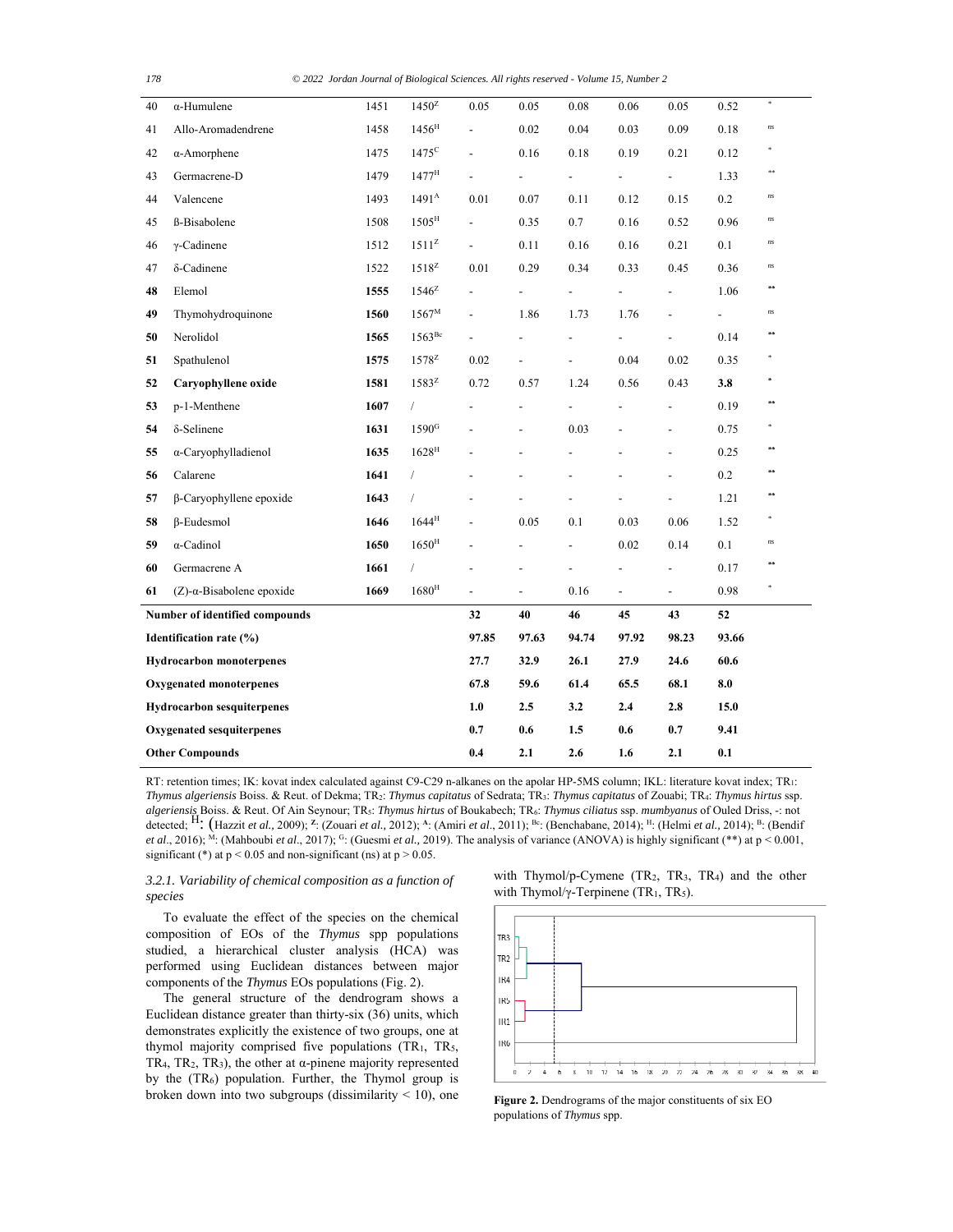# *3.2.2. Chemical variability of the composition of EOs as a function of environmental factors*

 The Spearmen's test showed the presence of significant correlations between the chemical composition of the *Thymus* spp populations' EOs and environmental factors (altitude and soil physico-chemical parameters) at 5% significance level.

# *a. Impact of altitude*

The PCA (Fig.3) carried out from the cumulative data of the four main classes of chemical components of EOs from six *Thymus* spp populations shows that hydrocarbon monoterpenes are positively correlated with altitude (0.771), while oxygenated monoterpenes are negatively correlated with this factor (-0.886). There was no correlation between altitude and the other two chemical classes sesquiterpenes (hydrocarbons and oxygenated sesquiterpenes).



**Figure 3**. Arrangement of the EOs chemical families as a function of altitude

### *b. Impact of soil nature*

Based on the PCA results (Fig. 4), we find that hydrocarbon monoterpenes versus oxygenated monoterpenes correlate positively with sand content and negatively with pH, electrical conductivity, and limestone and silt content. Hydrocarbon and oxygenated sesquiterpenes have no significant correlation with soil physico-chemical parameters.



**Figure 4.** Arrangements of the EOs chemical families as a function of the soil samples' physico-chemical parameters.

# **4. Discussion**

Based on the results of the statistical analyzes performed in this study, the species diversity factor had no significant impact on the variability of the yield and chemical composition between the EOs of six *Thymus* spp populations. Accordingly, the observed variations can be due to the influence of environmental factors.

TR1 population corresponding to Dekma's *Thymus algeriensis* recoded the highest EO yield. Its collection site was relatively characterized by low elevation, low mean annual precipitation and maximum annual temperatures. The soil of this site was classified as silty-clay, non-saline, calcareous, neutral with an alkaline tendency and not humus-bearing. Similar experiments on the impact of environmental factors on the rate of extraction of aromatic plant EOs affirm the negative relationship between altitude and extraction yield (Baydar *et al*., 2004; Avci, 2010; El-Jalel *et al*., 2018).

Hierarchical cluster analysis (Fig. 2) revealed that our EO samples are divided into two chemotypes: one at Thymol and the other at α-Pinene, and this distribution is independent of the plant species. The Thymol chemotype found in the five *Thymus* spp populations belonging to three different species (*Thymus algeriensis, Thymus capitatus and Thymus hirtus*) confirms the increase of this phenol in *Thymus* genus plants. Our findings are similar to those already reported by Giordani *et al.,* (2008) for the essences of *Thymus numidicus* from Khedara (Souk ahras) and Berrahal (Annaba) and *Thymus ciliatis* from Jebel Ansel (Guelma)-Algeria region which noted that thymol was the main component of these plants. Guedri Mkaddem and collaborators (2010) also confirmed that thymol was the key constituent of the Matamata region's *Thymus capitatus*, constituting 89.0% of the essential oil. Thymol with a 44.2% similarly characterized the EO of *Thymus ciliatus* from the Azrou-Maroc region (Amarti et *al.,* 2010). The  $\alpha$ -Pinene chemotype found in the TR<sub>6</sub> population would correspond to *Thymus ciliatus* subsp. *munbyanus* from the Ouled Driss region, is different from that found in most previous work on EOs of the same species. Carvacrol was the main constituent of *Thymus ciliatus* from eight localities in Tlemcen-Algeria (Bousmaha-Marroki *et al.,* 2007), *Thymus munbyanus* from Azzazga-Algeria (Benchabane *et al.,* 2012) and *Thymus munbyanus* from the Hennaia-Tlemcen-Algeria region (Tefiani *et al.,* 2015)*.* The key constituent of *Thymus ciliatus* EOs from area of Jebel Ansel (Giordani *et al*., 2008) and that Moroccan *Thymus ciliatus* (Amarti *et al.*, 2011) was Thymol, whereas chemotype  $\alpha$ -Pinene characterized the EOs of *Thymus algeriensis* from the Khedara and Fatoum Souda regions of Algeria (Giordani *et al.,* 2008) and of *Thymus algeriensis* from different regions of Tunisia (Zouari *et al.,* 2012).

The high chemical diversity observed between various *Thymus* populations studied has been noted by several authors, including Ben El Hadj Ali et *al*., (2012) and Zouari et *al*., (2012), who attributed the high chemical polymorphism discovered in *Thymus algeriensis* Tunisian populations to the influence of geographical location.

The PCA results showed the presence of significant correlations between the chemical composition of the *Thymus* spp populations' EOs and abiotic factors (altitude and soil physico-chemical parameters). The altitude factor has an important impact on the biosynthesis of terpenoids, the anabolism of hydrocarbon monoterpenes is favoured at high altitude a, while that of oxygenated monoterpenes is favoured at low altitude. These findings are in line with those reported by Sanli and Karadogan (2017) who assert the impact of altitude on the terpenoid biosynthesis of EOs terpenoids from *Kundmannia anatolica* Hub. -Mor. fruits spontaneously growing at different altitudes in the lake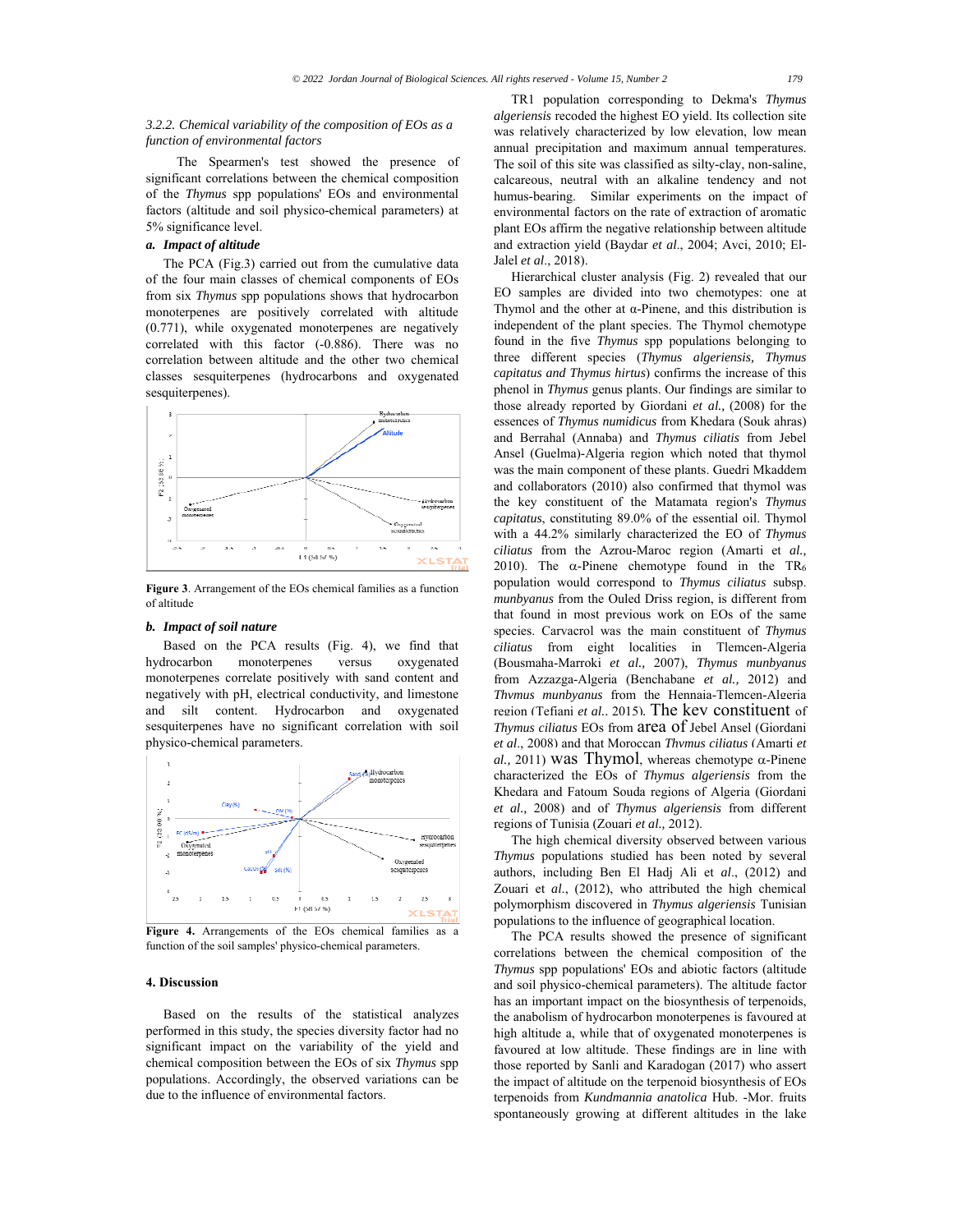region (Turkey). El-Jalel *et al*., (2018), showed that the altitudinal variance may clarify the heterogeneity in the composition of the *Thymus capitatus* EOs from Libya. The soil type seems to have a major effect on the chemical composition of *Thymus* EOs by promoting compound biosynthesis and inhibiting others*.* Ben El Hadj Ali *et al.,* (2012) suggested that local abiotic factors (humidity, temperature, topography and edaphic factors) and/or biotic selection factors (associated fauna and flora) acting on the biosynthesis pathways of terpene compounds and leading to the emergence of different chemical profiles may be explanatory factors.

# **5. Conclusion**

As a result of this research, it was found that the species diversity factor had no significant effect on the extraction rate and chemical composition variability of *Thymus* spp Eos; therefore, the variability highlighted was due to the impact of abiotic factors. Altitude and soil physico-chemical characteristics were the most prominent factors affecting terpene compounds biosynthesis pathways and contributing to the emergence of various chemical profiles. Through this approach, we can carefully select thyme collection areas with the appropriate ecological conditions allowing these plants to produce EOs of better quality and quantity.

### **Acknowledgements**

The authors gratefully thank Mr. Redouane Chebout, Chairman of the CRAPC Research Center's Board of Directors, for his assistance in performing EO's GC / MS studies.

#### **References**

Amarti F, Satrani B, Ghanmi M and Aafi A. 2010. Composition chimique et activité antimicrobienne des huiles essentielles de *Thymus Algeriensis* Boiss. & Reut. et *Thymus ciliatus* (Desf.) Benth. du Maroc. *Biotechnol. agron. soc. Environ*, **14(1)** : 141- 148.

Amarti F, Satrani B, Ghanmi M, Aafi A, Farah A, Aarab L, El Ajjouri M, Guedira A and Chaouch A. 2011. Activité antioxydante et composition chimique des huiles essentielles de quatre espèces de thym du Maroc. *Acta Bot. Gall*, **158(4)**: 513- 523.

Amiri H, Yazdi H L, Dehshiri M, Eghbali D, Mohammadi A, & Zarei A. 2011. Essential oils composition and antioxidant properties of three *Thymus* species. *Planta Med*, **77(12),** PE3.

Association française de normalisation (AFNOR).1987. **Qualité des sols. Méthodes d'analyses**. Recueil des normes françaises. *AFNOR,* Paris,135p.

Avci A B. 2010. Chemical Variation on the Essential Oil of *Thymus praecox* ssp. scorpilii var. laniger. *Int J Agric Biol*, **13(4)**: 607-610.

Baydar H, Sağdiç O, Özkan G and Karadoğan T. 2004. Antibacterial activity and composition of essential oils from *Origanum*, *Thymbra* and *Satureja* species with commercial importance in Turkey. *Food Control*, **15(3)**: 169‑172.

Ben El Hadj Ali I, Guetat A and Boussaid M. 2012. Chemical and genetic variability of *Thymus algeriensis* Boiss. Et Reut. (Lamiaceae), a North African endemic species. *Ind. Crops. Prod*. **40**: 277‑284.

Benchabane O, Hazzit M, Baaliouamer A and Mouhouche F. 2012. Analysis and Antioxidant Activity of the Essential Oils of *Ferula vesceritensis* Coss. Et Dur. And *Thymus munbyanus* Desf. *J. Essent. Oil-Bear. Plants*, **15(5)**: 774‑781.

Benchabane O. 2014, Chemical composition and insecticidal activities of essential oils of two Algerian endemic plants: *Ferula vesceritensis* Coss. et Dur. and *Thymus pallescens* de Noe. *Int J Agric Sci Res*, **4(6)**: 185–191.

Bendif H, Adouni K, Miara M D, Baranauskienė R, Kraujalis P, Venskutonis P R, Nabavi S M, & Maggi F. 2018. Essential oils (EOs), pressurized liquid extracts (PLE) and carbon dioxide supercritical fluid extracts (SFE-CO2) from Algerian *Thymus munbyanus* as valuable sources of antioxidants to be used on an industrial level. *Food Chem*, **260:** 289‑298.

Bousmaha-Marroki L, Atik-Bekkara F, Tomi F and Casanova J.2007. Chemical Composition and Antibacterial Activity of the Essential Oil of *Thymus ciliatus* (Desf.) Benth. ssp. *Eu-ciliatus* Maire from Algeria. *J. Essent. Oil Res*, **19(5)**: 490‑493.

Chemat S, Cherfouh R, Meklati B Y & Belanteur K. 2012. Composition and microbial activity of thyme (*Thymus algeriensis genuinus*) essential oil. *J. Essent. Oil Res,* **24(1)**: 5–11.

Colombo R P, Martínez A E, di Pardo A F, Bidondo L F, Van Baren C, Lira P L and Godeas A M. 2013. Differential effects of two strains of *Rhizophagus intraradices* on dry biomass and essential oil yield and composition in *Calamintha nepeta*. *Rev. Argent. Microbiol*, **45(2)**:114-118.

Cosentino S, Tuberoso C I, Pisano B, Satta M, Mascia V, Arzedi E and Palmas F. 1999. In-vitro antimicrobial activity and chemical composition of Sardinian *Thymus* essential oils. *Lett Appl Microbiol*, **29(2)**: 130‑135.

El-Jalel L F A, Elkady W M, Gonaid M H and El-Gareeb K A. 2018. Difference in chemical composition and antimicrobial activity of *Thymus capitatus* L. essential oil at different altitudes. *Future J. Pharm. Sci*, **4(2)**:156‑160.

Giordani, R., Hadef, Y., Kaloustian, J., (2008). Compositions and antifungal activities of essential oils of some Algerian aromatic plants. *Fitoterapia*, **79(3)**: 199‑203.

Guedri Mkaddem M, Romdhane M, Ibrahim H, Ennajar M, Lebrihi A, Mathieu F and Bouajila J. 2010. Essential Oil of *Thymus capitatus* Hoff. et Link. from Matmata, Tunisia: Gas Chromatography-Mass Spectrometry Analysis and Antimicrobial and Antioxidant Activities. *J. of Med. Food*, **13(6)**: 1500‑1504.

Guesmi F, Saidi I, Bouzenna H, Hfaiedh N, & Landoulsi A. 2019. Phytocompound variability, antioxidant and antibacterial activities, anatomical features of glandular and aglandular hairs of *Thymus hirtus* Willd. Ssp. *algeriensis* Boiss. and Reut. over developmental stages. *South African Journal of Botany*, **127**: 234– 243.

Hazzit M, Baaliouamer A, Veríssimo A R, Faleiro M L, & Miguel M G. 2009. Chemical composition and biological activities of Algerian *Thymus* oils. *Food Chem*, **116:** 714–721.

Helmi Z, Al Azzam K M, Tsymbalista Y, Ghazleh R A, Shaibah H, & Aboul-Enein H. 2014. Analysis of Essential Oil in Jerusalem Artichoke (*Helianthus tuberosus* L.) Leaves and Tubers by Gas Chromatography-Mass Spectrometry. *Adv Pharm Bull*, **4(Suppl 2)**: 521–526.

Ložienė K, Venskutonis P R, Šipailienė A, and Labokas J. 2007, Radical scavenging and antibacterial properties of the extracts from different *Thymus pulegioides* L. chemotypes. *Food Chem*, **103(2)**: 546-559.

Mahboubi M, Heidarytabar R, Mahdizadeh E, & Hosseini H. 2017. Antimicrobial activity and chemical composition of *Thymus* species and *Zataria multiflora* essential oils. *Agric. Nat. Resour,* **51(5)**: 395–401.